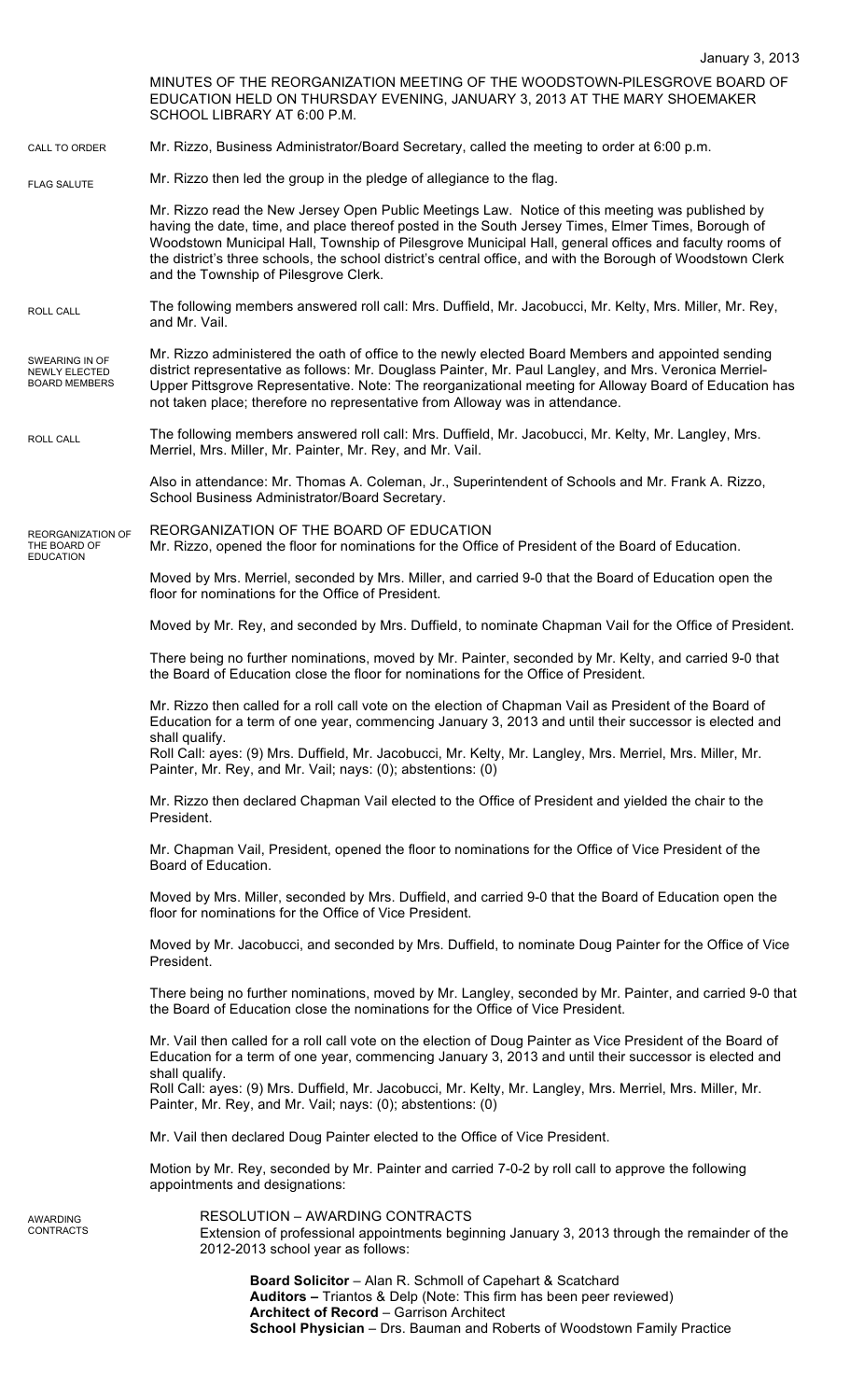|                                                     | Board Secretary - Frank A. Rizzo<br>Right-To-Know/AHERA - PARS Environmental Inc. and/or Horizon Environmental<br>Group, Inc.                                                                                                                                                                                                                                                                                                                                                                                      |  |                                                                             |                                                                                                                                                                                                                          |
|-----------------------------------------------------|--------------------------------------------------------------------------------------------------------------------------------------------------------------------------------------------------------------------------------------------------------------------------------------------------------------------------------------------------------------------------------------------------------------------------------------------------------------------------------------------------------------------|--|-----------------------------------------------------------------------------|--------------------------------------------------------------------------------------------------------------------------------------------------------------------------------------------------------------------------|
| <b>OFFICIAL</b><br><b>NEWSPAPERS</b>                | <b>OFFICIAL NEWSPAPERS</b><br>South Jersey Times and the Elmer Times as the official newspapers for the remainder of the<br>2012-2013 school year and designate locations for posting the public notices for Board meetings<br>as the Borough of Woodstown Municipal Hall, Township of Pilesgrove Municipal Hall, the general<br>offices and faculty rooms of the district's three schools, the school district's central office, and with<br>the Borough of Woodstown Clerk and the Township of Pilesgrove Clerk. |  |                                                                             |                                                                                                                                                                                                                          |
| <b>REGULAR MEETING</b><br>DATES                     | <b>REGULAR MEETING DATES</b><br>Dates for the Regular meetings of the Woodstown-Pilesgrove Regional Board of Education for<br>the year 2013 through to the next reorganization meeting in January 2014 as follows:                                                                                                                                                                                                                                                                                                 |  |                                                                             |                                                                                                                                                                                                                          |
|                                                     | January 24, 2013 Regular Meeting<br>February 28, 2013  Regular Meeting<br>March 27, 2013  Public Hearing/Regular<br>April 25, 2013 Regular Meeting<br>May 23, 2013 Regular Meeting<br>June 27, 2013 Regular Meeting<br>July 25, 203Regular Meeting                                                                                                                                                                                                                                                                 |  |                                                                             | August 22, 2013  Regular Meeting<br>September 26, 2013 Regular Meeting<br>October 24, 2013  Regular Meeting<br>November 21, 2013 Regular Meeting<br>December 19, 2013 Regular Meeting<br>January 2, 2014  Reorganization |
| <b>DEPOSITORY OF</b><br><b>SCHOOL FUNDS</b>         | DEPOSITORY OF SCHOOL FUNDS<br>Designation of the currently established official depositories and signatures:                                                                                                                                                                                                                                                                                                                                                                                                       |  |                                                                             |                                                                                                                                                                                                                          |
|                                                     | <b>Financial Institution</b><br>Fulton Financial Advisors (The Bank)                                                                                                                                                                                                                                                                                                                                                                                                                                               |  | <b>Signatories</b>                                                          | # Sig. Required                                                                                                                                                                                                          |
|                                                     |                                                                                                                                                                                                                                                                                                                                                                                                                                                                                                                    |  | <b>Board Secretary</b><br><b>Board President</b><br>or Board Vice President |                                                                                                                                                                                                                          |
|                                                     | Payroll Fund and Agency Fund Treasurer1                                                                                                                                                                                                                                                                                                                                                                                                                                                                            |  |                                                                             |                                                                                                                                                                                                                          |
|                                                     | Interest Bearing Savings Accounts, Board Secretary 2<br>Athletic Fund, Student Activity Funds,<br>Woodstown Community School & Petty Cash                                                                                                                                                                                                                                                                                                                                                                          |  | Superintendent<br>or Treasurer                                              |                                                                                                                                                                                                                          |
|                                                     |                                                                                                                                                                                                                                                                                                                                                                                                                                                                                                                    |  |                                                                             |                                                                                                                                                                                                                          |
|                                                     |                                                                                                                                                                                                                                                                                                                                                                                                                                                                                                                    |  | or Board Secretary<br>or Treasurer                                          |                                                                                                                                                                                                                          |
|                                                     | Franklin Savings Bank, SLA, Woodstown<br>Interest Bearing Dedicated Funds Board Secretary  1<br>Savings Account and Unemployment<br>Savings Account                                                                                                                                                                                                                                                                                                                                                                |  |                                                                             |                                                                                                                                                                                                                          |
|                                                     | State of New Jersey Cash Management Fund                                                                                                                                                                                                                                                                                                                                                                                                                                                                           |  |                                                                             |                                                                                                                                                                                                                          |
|                                                     | The Vanguard Group, Philadelphia<br>R.C. McHarness Chemistry Student Activity Fund                                                                                                                                                                                                                                                                                                                                                                                                                                 |  |                                                                             |                                                                                                                                                                                                                          |
| AFFIRMATIVE ACTION<br><b>OFFICER</b>                | AFFIRMATIVE ACTION OFFICER<br>Appointment of Andrea Bramante as Affirmative Action Officer for the remainder of the 2012-2013<br>school year.                                                                                                                                                                                                                                                                                                                                                                      |  |                                                                             |                                                                                                                                                                                                                          |
| SECTION 504<br><b>COMPLIANCE</b><br><b>OFFICERS</b> | <b>SECTION 504 COMPLIANCE OFFICERS</b><br>Appointment of Dr. Scott Hoopes, High School Principal, John Fargnoli, Middle School Principal,<br>and Diane Cioffi, Mary Shoemaker School Principal, as Section 504 Compliance Officers for the<br>remainder of the 2012-2013 school year.                                                                                                                                                                                                                              |  |                                                                             |                                                                                                                                                                                                                          |
| ADA AND SAFETY<br><b>OFFICER</b>                    | ADA AND SAFETY OFFICER<br>Frank A. Rizzo as ADA and Safety Officer for the remainder of the 2012-2013 school year.                                                                                                                                                                                                                                                                                                                                                                                                 |  |                                                                             |                                                                                                                                                                                                                          |
| QUALIFIED<br>PURCHASING AGENT                       | <b>QUALIFIED PURCHASING AGENT</b><br>Frank A. Rizzo, by resolution, as the Qualified Purchasing Agent with a bid threshold currently at<br>\$36,000 for the remainder of the 2012-2013 school year.                                                                                                                                                                                                                                                                                                                |  |                                                                             |                                                                                                                                                                                                                          |
| <b>CUSTODIAN OF</b><br><b>RECORDS</b>               | <b>CUSTODIAN OF RECORDS</b><br>Frank A. Rizzo as the Custodian of Records for the remainder of the 2012-2013 school year.                                                                                                                                                                                                                                                                                                                                                                                          |  |                                                                             |                                                                                                                                                                                                                          |
| <b>COLLECTION OF</b><br>PUPIL RECORDS               | COLLECTION OF PUPIL RECORDS<br>Authorizing by resolution, the collection of certain pupil records as per N.J.A.C.6:3-6.3 which shall<br>include mandated records as well as the following district authorized records:<br>1. A record of all appointments that each student and his/her parent had with his/her counselor.<br>2. Copy of the class rank for each graduating class.<br>3. A file of each student concerning career plans and future plans.                                                          |  |                                                                             |                                                                                                                                                                                                                          |